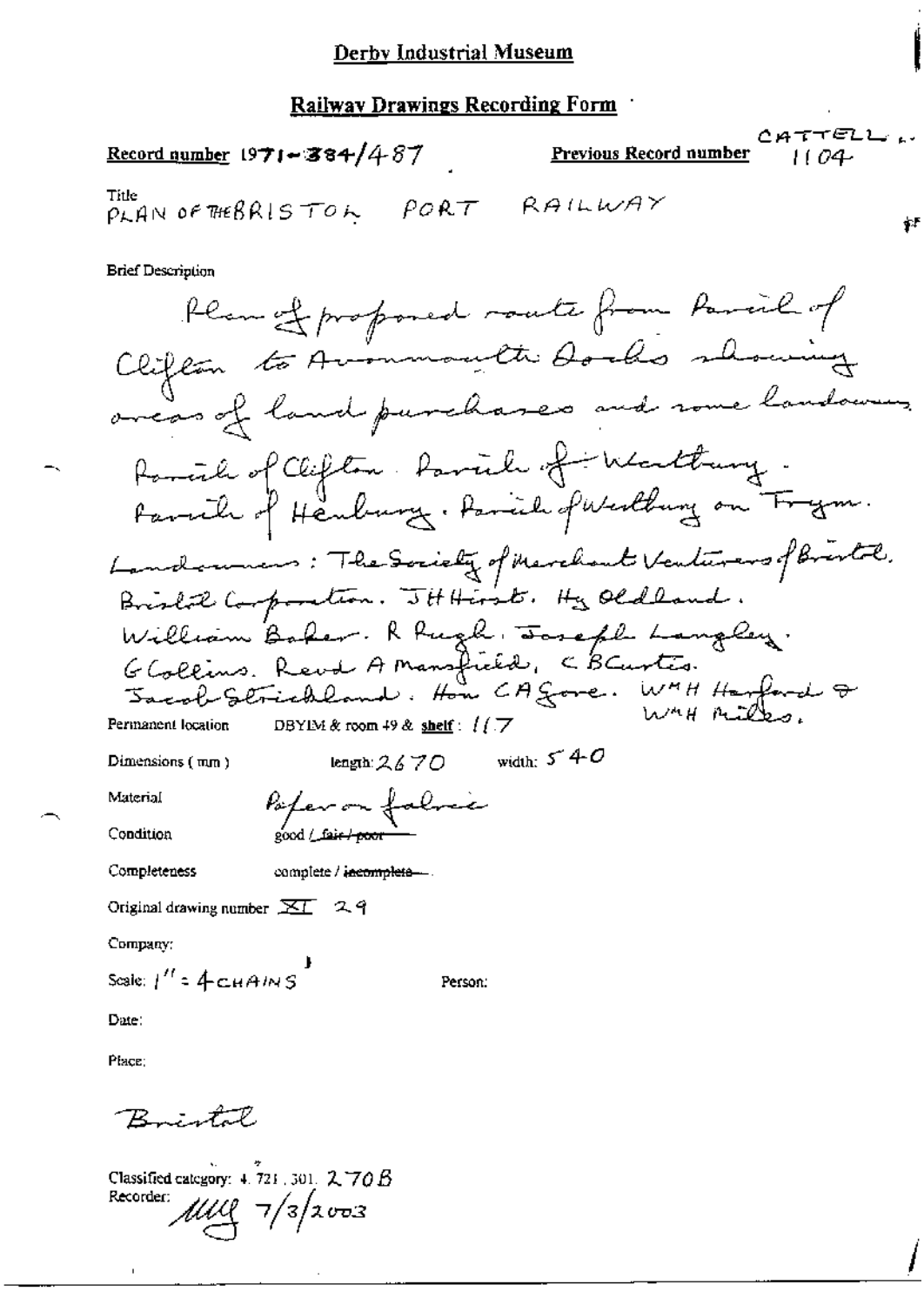Railway Drawings Recording Form

Record number 1971-384/432. Previous Record number  $1462$ MIDLAND AND GREAT WESTERN RAILWAYS Title HOTWELLS TO AVONMOUTH LANDPLAN

**Brief Description** 

Title page with details of Acts, colouring and regulates.

| Permanent location      | 33.<br>DBYIM & room $\bullet$ & shelf : $560.1$ |                                               |
|-------------------------|-------------------------------------------------|-----------------------------------------------|
| Dunensions (mm)         | length: $8/0$                                   | width: $535$                                  |
| Material                | Paper                                           |                                               |
| Condition               | good / fair / poor                              |                                               |
| Completeness            | complete / incomplete-                          |                                               |
| Original drawing number |                                                 |                                               |
| Company: $M \oplus G W$ |                                                 |                                               |
| Scale:                  |                                                 |                                               |
| Date: $  9  $           |                                                 | Person: PJ McCallum<br>Estate Agent<br>Octure |
| Place:                  |                                                 |                                               |
|                         |                                                 |                                               |
|                         |                                                 |                                               |

Classified category: 4, 721, 301, 270 B Recorder:  $1146 - 23/32001$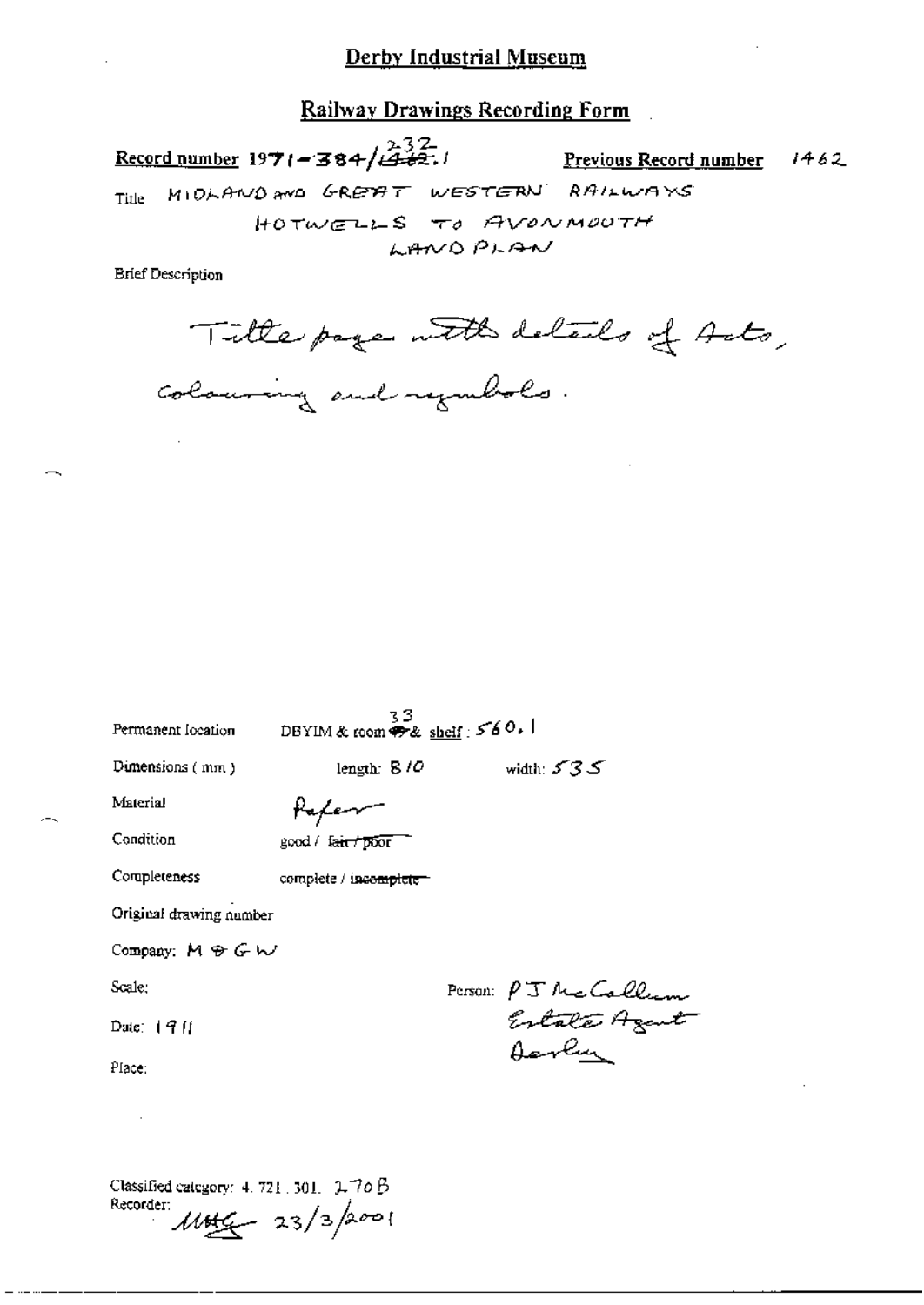# Railway Drawings Recording Form

Record number 1971-384/ $\frac{232}{1622}.$ Previous Record number 1462 COUNTY OF GLOUCESTER Tide BRISTER PORT AND PER RAILWAY

**Brief Description** 

| Permanent location                                             | 33<br>DBYIM & room $\overline{\mathbf{\Phi}}$ & shelf: 560. |              |
|----------------------------------------------------------------|-------------------------------------------------------------|--------------|
| Dimensions $(mn)$                                              | length: $910$                                               | width: $535$ |
| Material                                                       | fofer                                                       |              |
| Condition                                                      | good / fa <del>ir / poor</del>                              |              |
| Completeness                                                   | complete / incomplete                                       |              |
| Original drawing number $\text{S.}\text{Q.}\text{C.}\text{C.}$ |                                                             |              |
| Company: $M \oplus G \cup V$                                   |                                                             |              |
| Scale: $1^h = 2$ chains                                        |                                                             | Person:      |
| Date:                                                          |                                                             |              |

Place:

Helmell  
Station  
Orn- 
$$
\frac{3}{4}M
$$

Classified category: 4, 721, 301,  $\uparrow \uparrow$  O $\upbeta$ Recorder:  $\frac{1}{4}$  23/3/2001

ł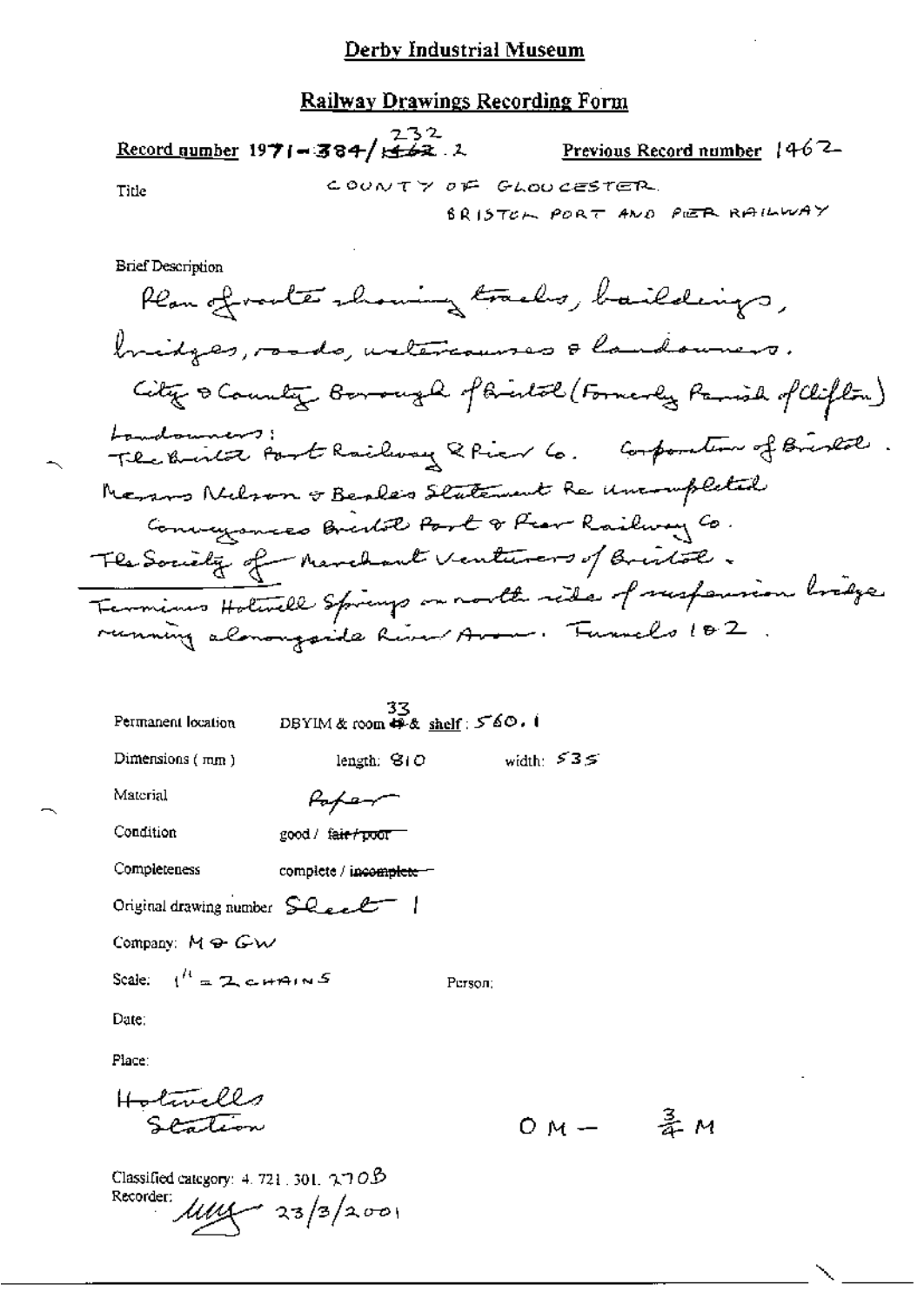$\frac{232}{\text{Record number}} 1971 - 364 / \frac{232}{1462}$ . Previous Record number 1462 Title COUNTY OF GLOUGESTER BRISTON PORT AND PIER RAILWAY

Person:

Company: M & Gw

Scale:  $1^k = 2c + 4 \sqrt{5}$ 

Date:

Place:

Walcombe Slade

 $\frac{3}{7}M - \frac{1}{2}M$ 

Classified category: 4, 721, 301, 270B Recorder:  $\mu$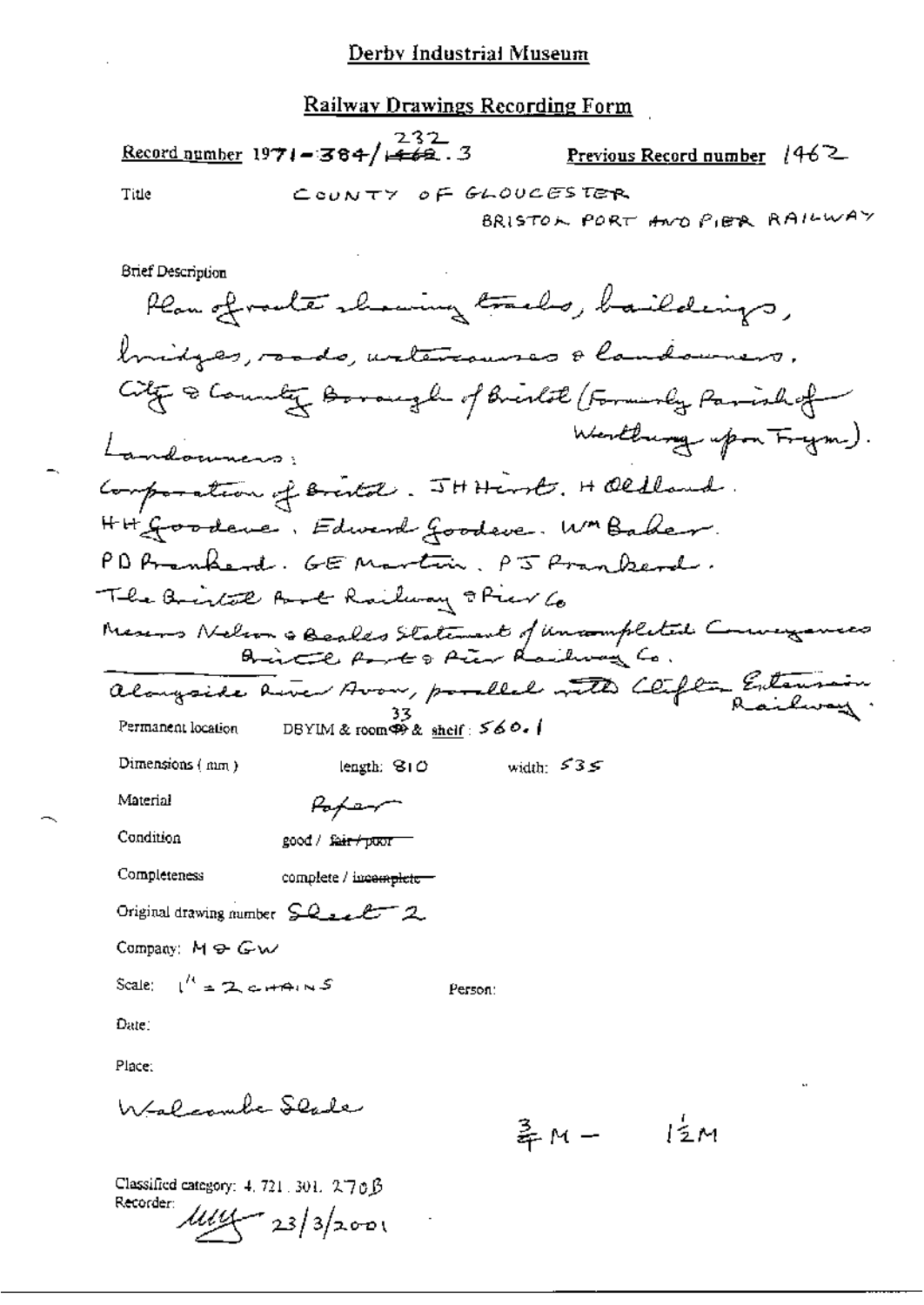Record number 1971-384/4422.4 Previous Record number 146<sup>2</sup> Tide COUNTY OF CLOUCESTER BRISTOL PORT AND PIER RAILWAY

**Brief Description** 

| Permanent location                                      | 33<br>DBYIM & room $\mathbf{\bullet}$ & shelf: $560.1$ |              |
|---------------------------------------------------------|--------------------------------------------------------|--------------|
| Dimensions $(mn)$                                       | leagth: G1O                                            | width: $535$ |
| Material                                                | Paper                                                  |              |
| Condition                                               | good / <del>fair / poor ==</del>                       |              |
| Completeness                                            | complete / incomplete -                                |              |
| Original drawing number $\sum_{\alpha} \mathcal{L} = 3$ |                                                        |              |
| Company: $M \oplus Gw$                                  |                                                        |              |
| Scale: $\mu' = 2 \epsilon$ HAINS                        |                                                        | Person: I    |

Date:

Place;

Sea Mills Station

 $1\frac{1}{2}M - 2\frac{1}{4}M$ 

Classified category: 4, 721, 301, 3, 7 0.B Recorder:  $\frac{1}{444} - 23/3/2001$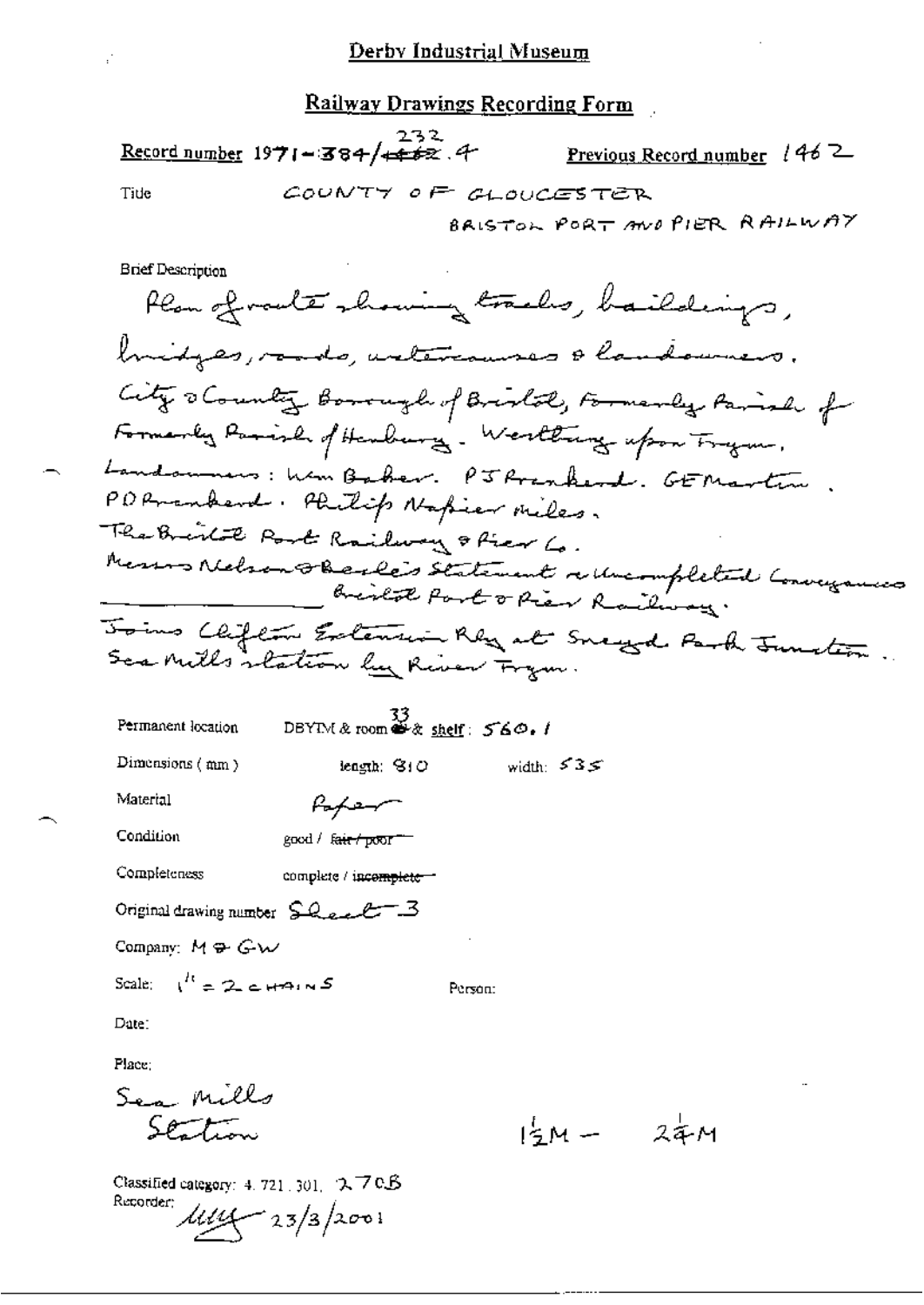# Railway Drawings Recording Form

|       | Record number 1971 - 384/ $\frac{232}{1462}$ , 5 | Previous Record number $1462$ |
|-------|--------------------------------------------------|-------------------------------|
| Title | COUNTY OF GLOUGESTER                             |                               |
|       |                                                  | BRISTOL PORT AND PIER RAILWAY |
|       |                                                  |                               |

**Brief Description** 

| Permanent location                                                  | $33$<br>DBYIM & room # & shelf: $560.1$ |                        |  |  |
|---------------------------------------------------------------------|-----------------------------------------|------------------------|--|--|
| Dimensions $(mn)$                                                   | length: 台IO                             | width: $535$           |  |  |
| Material                                                            | $F_{\sigma}$ far $\tau$                 |                        |  |  |
| Condition                                                           | good / fa <del>ir / poor = -</del>      |                        |  |  |
| Completeness                                                        | complete / incomplete =                 |                        |  |  |
| Original drawing number $\mathsf{SQ}_{\text{max}}$ $\mathsf{C}$ = 4 |                                         |                        |  |  |
| Company: $M \oplus G \cup V$                                        |                                         |                        |  |  |
| Scale: $1^R = 2e+11.5$                                              |                                         | Person:                |  |  |
| Date:                                                               |                                         |                        |  |  |
| Place:                                                              |                                         |                        |  |  |
|                                                                     |                                         |                        |  |  |
|                                                                     |                                         | $\sigma_{\tau}$ $\sim$ |  |  |

 $3M$ スチMー

 $\boldsymbol{l}$ 

Classified category: 4, 721, 301, 270B Recorder: 1114 - 23/3/2001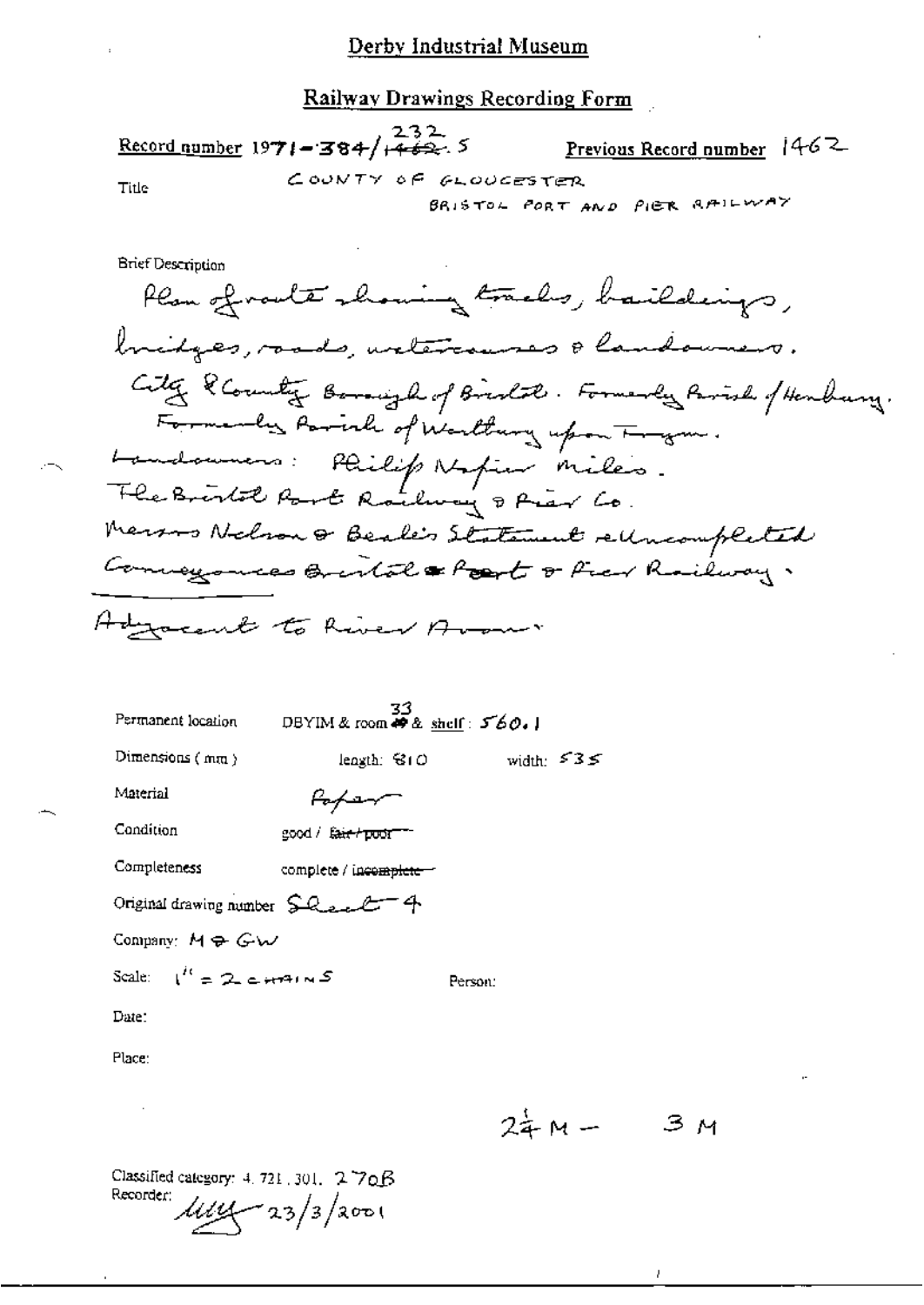Railway Drawings Recording Form

 $\frac{232}{36000}$  number 1971-384/ $\frac{232}{1468}$ . 6 Previous Record number 1462 COUNTY OF GLOUCESTER Title BRISTOL PORT AND PIETR RAILWAY

**Brief Description** 

Plan of route showing tracks, haildings, bridges, roads, untercauses & landowners. City & County Borough of Bristol (Formerly, Parish of Westling Upon Frym) Landonnes: PN Miles. Ann Bilton. Jangley. Cartificate of magistrates, bristal gres Co. R Pright, The Bristol Part Railway & Prier Co. Merros Nelson & Beale's Statement re uncompleted Conveyances Bristol Root & Rier Railway. Station means & sidings.

Person:

| Permanent Jocation | 33<br>DBYIM & room $\clubsuit$ & shelf: 560.1 |              |  |  |
|--------------------|-----------------------------------------------|--------------|--|--|
| Dimensions $(mn)$  | length: $810$                                 | width: $535$ |  |  |
| Material           | $P_{\alpha}$                                  |              |  |  |
| Condition          | good / <del>fair / poor =</del>               |              |  |  |

Completeness complete / incomplete -

Original drawing number  $\Omega_{ext}$  = 5

Company: M & GW

Scale:  $1^h = 2e + 214$ 

Date:

Place:

Shinehampton Station

Classified category: 4, 721, 301. 2-7 0 0 Recorder:  $\mu$ <br> $\mu$ 

 $34M$  $3M -$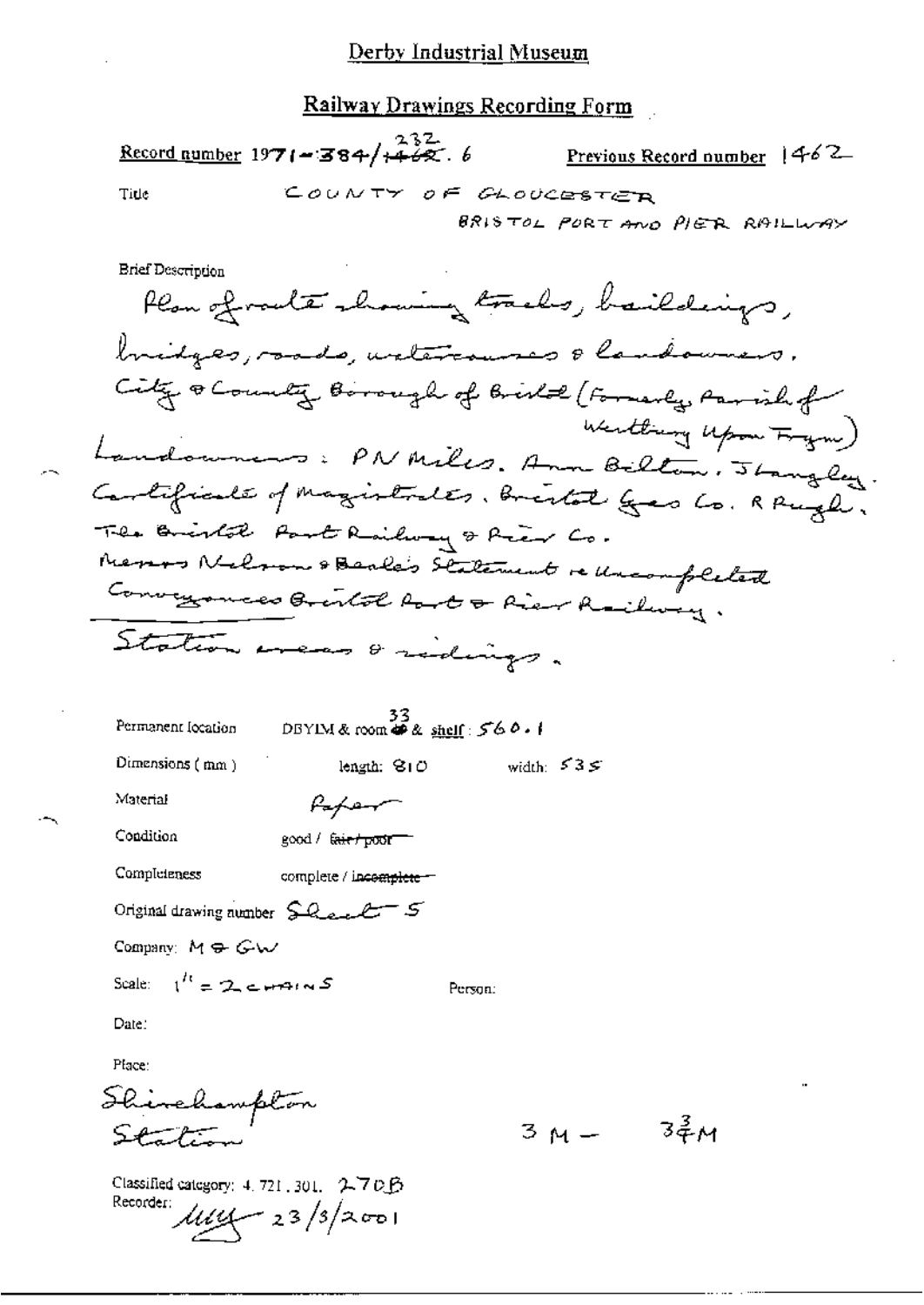#### **Railway Drawings Recording Form**

232  $\frac{\text{Record number}}{1971 - 384}$  +462.7 Previous Record number 1462 LOUNTY OF  $GLOUCES TER$ Title BRISTON PORT AND PIER RAILWAY

**Brief Description** 

Plan of route showing tracks, baildings, bridges, roads, untercourses & landowners. City stounty Borough of Bristol, Formerly Permished Landonness: J Langley, PN Miles, G Collins. Composation of Bristol.<br>The Bristol Port Railway & Prev Lo. Messons Nelson BBcale's Statement re Uniompleted Conveyances Bristal Part & Pier Railway. Avanmouth Aach Sunstion with line to old brith gand,

33<br>DBYIM & coom  $45$ & sheif:  $560.1$ Permanent location

Paper

Dimensions  $(mn)$ 

width:  $535$ length;  $S1O$ 

Person:

Material

Condition good / fair-f poor

Completeness complete / incomplete-

Original drawing number  $\mathcal{L}_{\text{e-e}}$ 

Company:  $M \oplus G \cup$ 

Scale:  $\int_{0}^{t} = 2 \cos \theta \sin \theta$ 

Date:

Place:

Avanmouth Aoch <del>Sunction</del> S.A

Classified category: 4, 721 301,  $270B$ Recorder  $\mu$ <br> $\mu$ 

 $724$ 3훒M ㅡ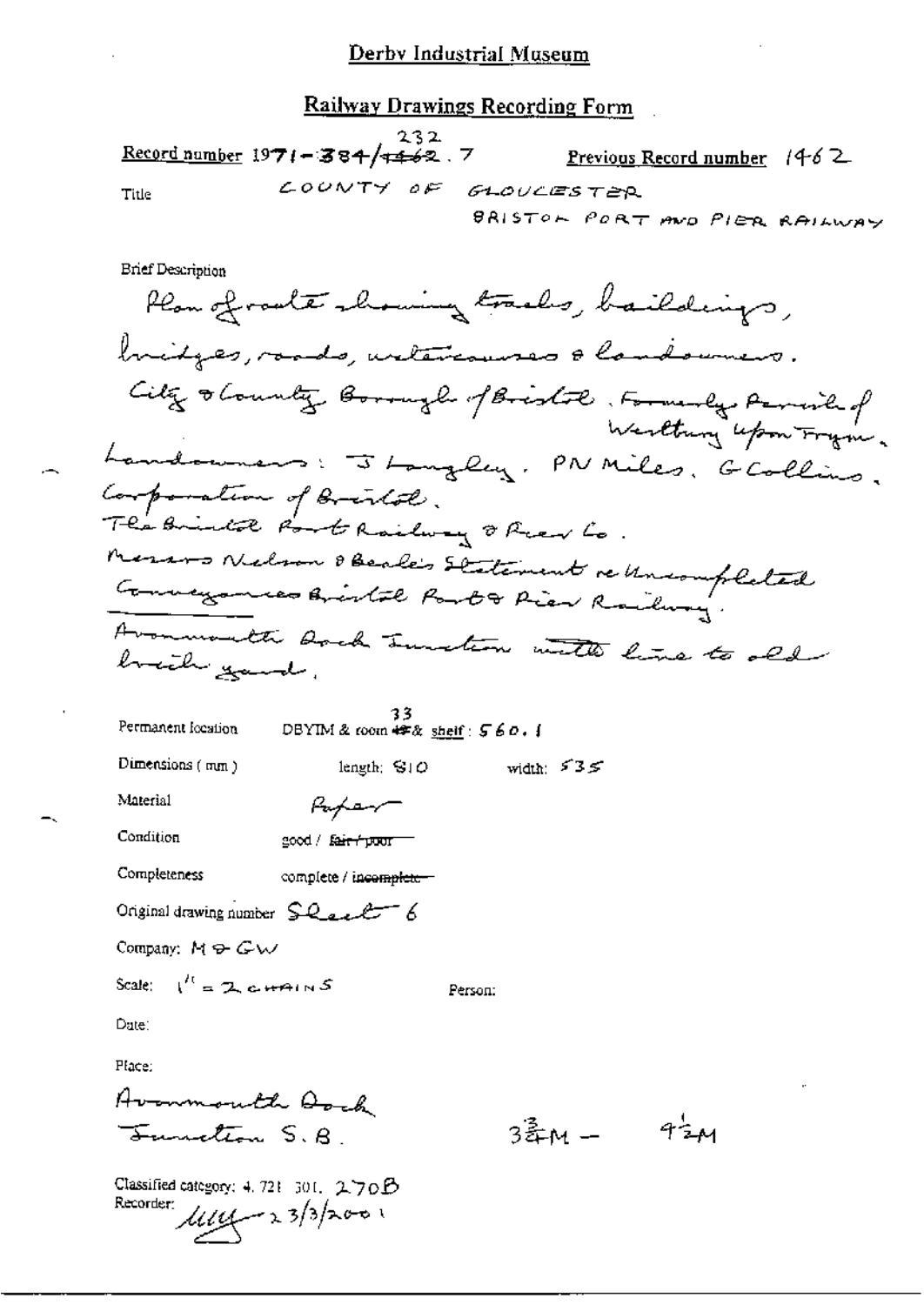$232$ Record number 1971 - 384/ $\neq$   $\neq$   $\neq$   $\approx$  .  $\varnothing$ Previous Record number  $14-62$ COUNTY OF GLOUCESTER Title BRISTOL PORT AND PIER RAILWAY

**Brief Description** 

Plan of router showing tracks, baildings, bridges, sads, untercourses & landowners. City & Country Borough of Birtol (Formerly Ravish of Landounces: Componition of Bristol, GWRly Co. The Bristol Prav & Channel Rock Co. Rev A Monsfield. Avanmonth Light Rby Co. Philip Napier miles. Jacob Strichland. The Brite Bothishing & Pier Co. Messons Welson & Bendes Statement re Uniompleted Avanmonth Aord Sidnigs MR&GWR, Staten area. Dach transit Sheds. Anglo American ail Deput. DBYIM & room  $\frac{33}{33}$  shelf:  $560.1$ Permanent lecation Dimensions  $(mn)$ length: SIO width:  $535$ Material Paper Condition good / fair+poor-Completeness complete / incomplete Original drawing number  $\sum Q_{\text{max}} C^{-}$  7 Company:  $M \oplus G \cup$ Scale:  $\mathfrak{t}^{\prime\prime} = 2 \epsilon \mathfrak{r} \mathfrak{r} \mathfrak{r} \mathfrak{r} \mathfrak{r} \mathfrak{s}$ Person: Date: Place: Avannouth Dock Station.  $54^{\circ}$ M  $4\frac{1}{2}M -$ 

Classified category: 4, 721, 301, 久70 B Recorder  $\mu = 23/3/2001$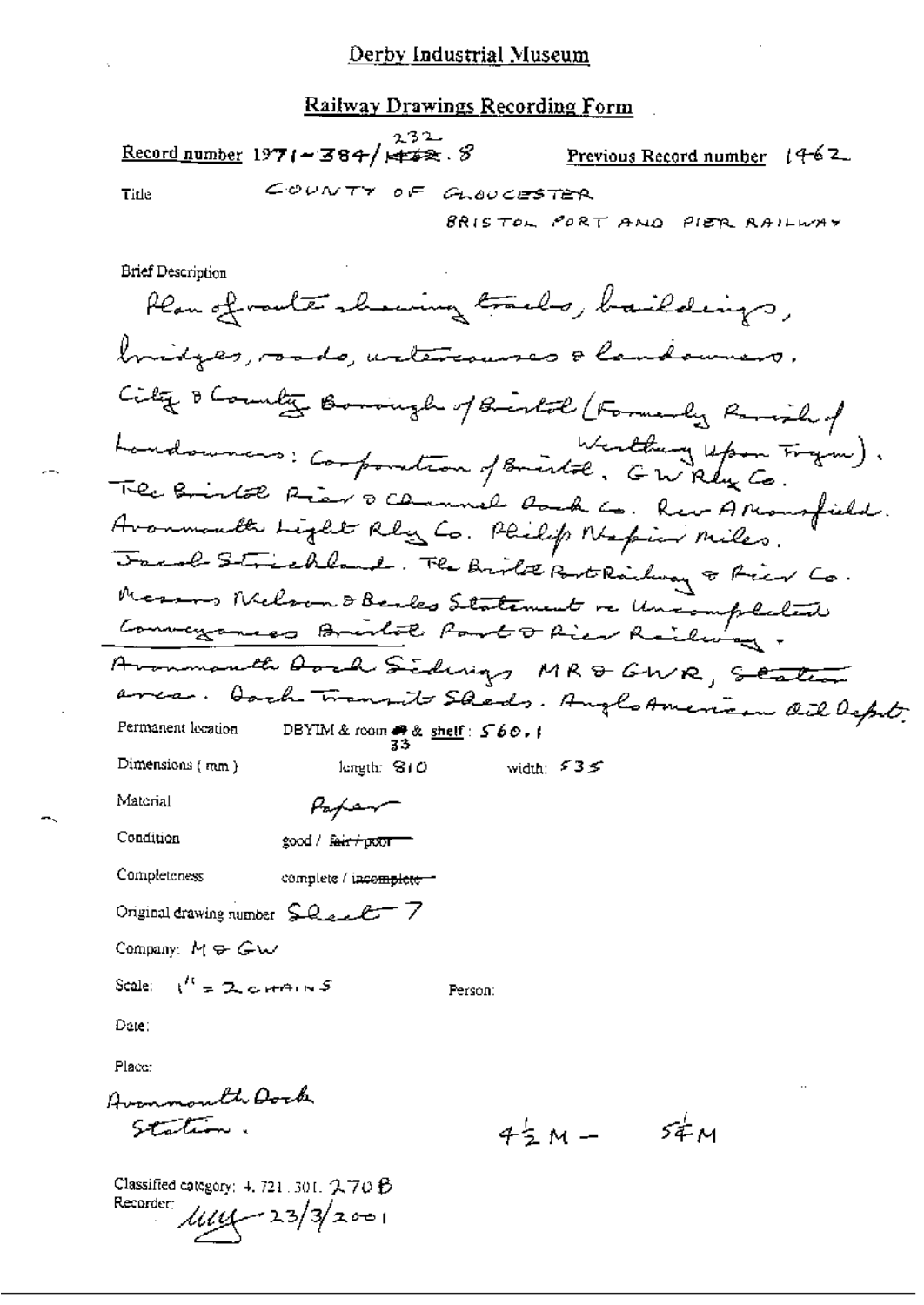<u>Railway Drawings Recording Form</u>

 $\frac{232}{\text{Record number}}$  1971-384/ $\frac{232}{\text{100}}$ . 9 Previous Record number  $1462$ COUNTY OF GLOUCESTER Title BRISTOL PORT AND PIER RAILWAY

**Brief Description** 

Plan of route showing tracks, baildings, bridges, roads, untercourses a landowners City o County Boonigh of Birtol (Formerly Parish of Weithing lepon Frym). Landonnes: G Collins, WH Harfind. PN miles. GWRCs. Composition of Bristol. Duke of Beaufort with<br>MOGWRey, GWRey COBComposition of Bristol.<br>Hon CAgore Commissioner of H.M. Woods, Foresto I and Revenues.

33<br>DBYIM & room ##  $\frac{35}{\text{shelf}}$ ; 560. Permanent location length:  $S/O$ 

 $P_{\alpha}$ fer

Dimensions (mm)

width:  $535$ 

Material

Condition good / fair / poor

Completeness complete / incomplete =

Original drawing number  $\mathcal{L}_{\text{max}} = 8$ 

Company:  $M \oplus Gw$ 

Scale:  $1^{\prime\prime} = 2$ , corrected S

Person:

Date:

Place.

St Andrews Indiana

Classified category: 4, 721, 301,  $270B$ Recorder  $\mu$ 14 - 23/3/2001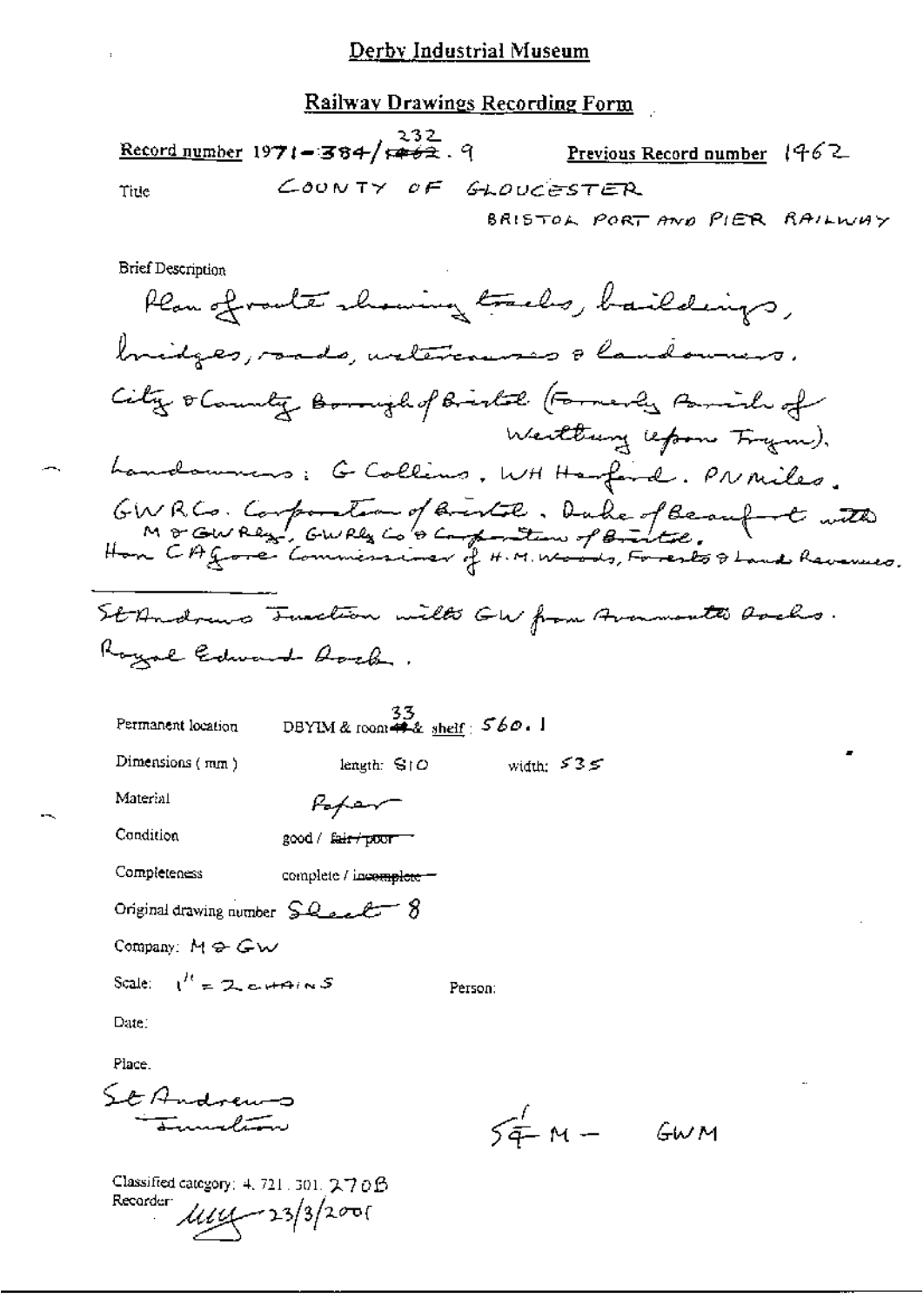#### Railway Drawings Recording Form

232 Record number 1971-384/### Previous Record number  $(462)$ COUNTY OF GLOUCESTER Title BRISTOL PORT AND PIER RAILWAY

**Brief Description** 

Plan of route showing tracks, buildings, bridges, roads, watercourses & landowners. City & Country Borough of Bristol (Formarly Parish of Westburg Upon Frym) Landamens: Brislat Composition great Western Rby Co Midland Rey Co. Sidings from Aochs joining line to Pilming.

33<br>DBYIM & room <del>47%</del> shelf:  $560 \cdot 1$ Permanent location width  $535$ length:  $\mathcal{L}^{10}$ Dimensions (mm) faper Material Condition good / fair / poor Completeness complete / incomplete-Original drawing number Sheet 9 Company MO GW Scale:  $\int_{0}^{t_1} = 2c + t^2$ Person: Date: Place:

Hoksmouth Jan 5B

 $?$   $M = ?M$ Quel Gw

Classified category: 4, 721, 301, 2,70 B Recorder:  $100 - 23/3/200$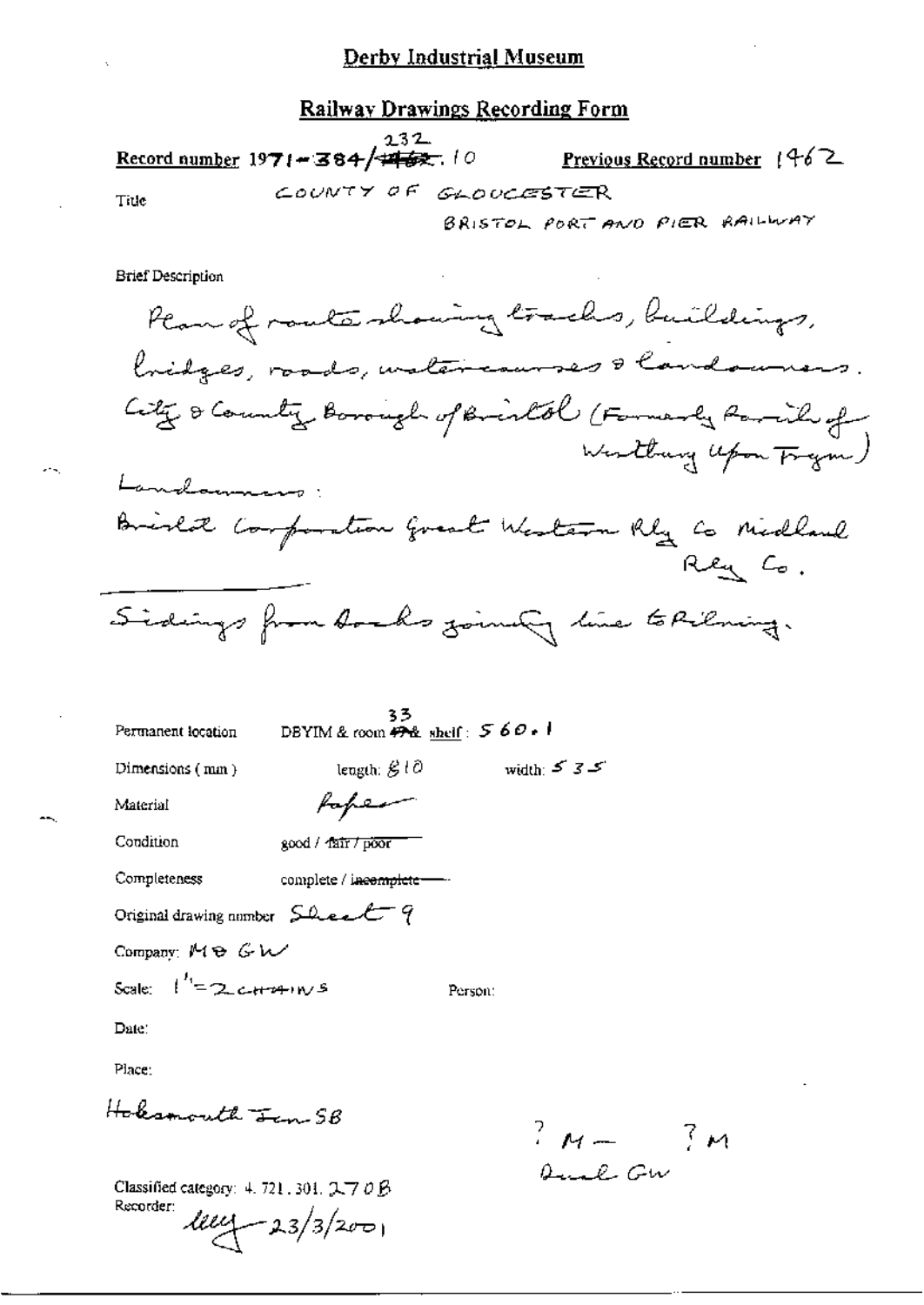# **Railway Drawings Recording Form**

Record number 1971 = 384/322

 $CHTTELL$ Previous Record number  $1295$ 

Title

SEA MILLS

Brief Description



| Furmanent focation.                                                | DBYIM & room 49 & shelf $:$ $1/4-$        |             |  |
|--------------------------------------------------------------------|-------------------------------------------|-------------|--|
| Dimensions (mm)                                                    | length; $f \in I \cap C$ width: $f \in S$ |             |  |
| Material                                                           | Refer in falme                            |             |  |
| Condition                                                          | good / <del>fair / poor -</del>           |             |  |
| Completeness                                                       | complete / incomplete -                   |             |  |
| Original drawing number                                            |                                           |             |  |
| Company:                                                           |                                           |             |  |
| Scale: $\int_{0}^{T} = \int_{0}^{T} C_{\text{eff}} \mu_{\text{F}}$ |                                           | Person: CJD |  |
| Date ! Determine 1891                                              |                                           |             |  |
| Place:                                                             |                                           |             |  |
| Sen Millio                                                         |                                           |             |  |
| سم : سنة 177                                                       |                                           |             |  |

Classified category:  $4, 721, 301, 2, 70B$ Recorder:  $15/3/2002$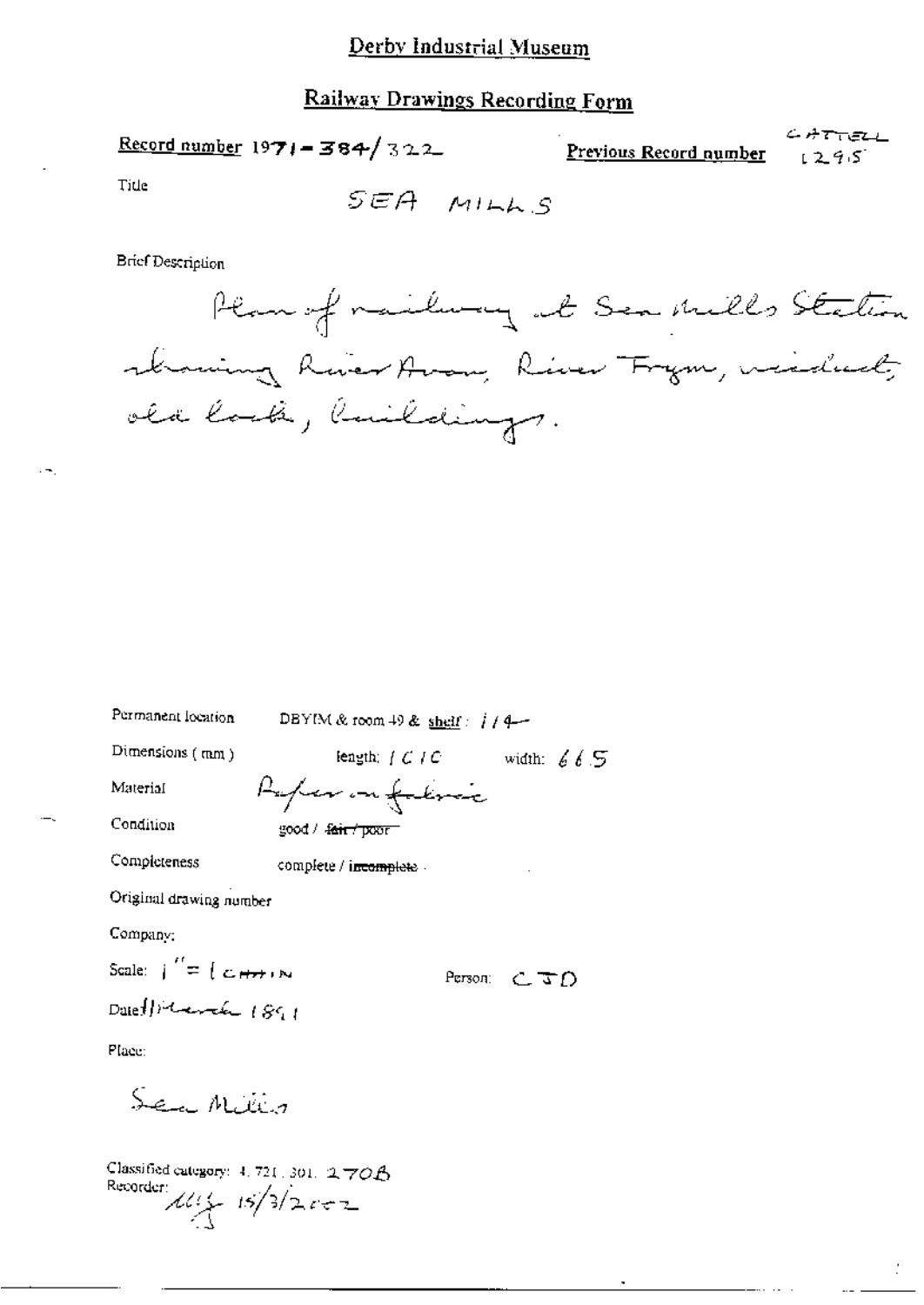#### Record number 1997-5/97!

Previous Record number 19 R P 13 2/10 70

Title

**Brief Description** 

Plan showing anca of land marked red inh for realignment & widewing of trades over Gloucester Road. Hero another live with station by glower to hand. Tag marbed Gloucester Road and Avenuelts Aoch Stations.

| Permanent location                   | DBYIM & room $49$ & shelf: $131$    |
|--------------------------------------|-------------------------------------|
| Dimensions (mm)                      | width: $580$<br>length: $830^\circ$ |
| Marerial                             | Paperon folice                      |
| Condition                            | good / fair 7 pour                  |
| Completeness                         | complete / incomplete-              |
| Original drawing number              | 132                                 |
| Company:                             |                                     |
| Scale: $1'' = 40$ $P \in \mathbb{C}$ | Person:                             |
| Date:                                |                                     |

Place:

l<del>e anor l</del>

Classified category: 4, 721, 301,  $\sim$  70  $\beta$ Recorder: Muy 12/11/1999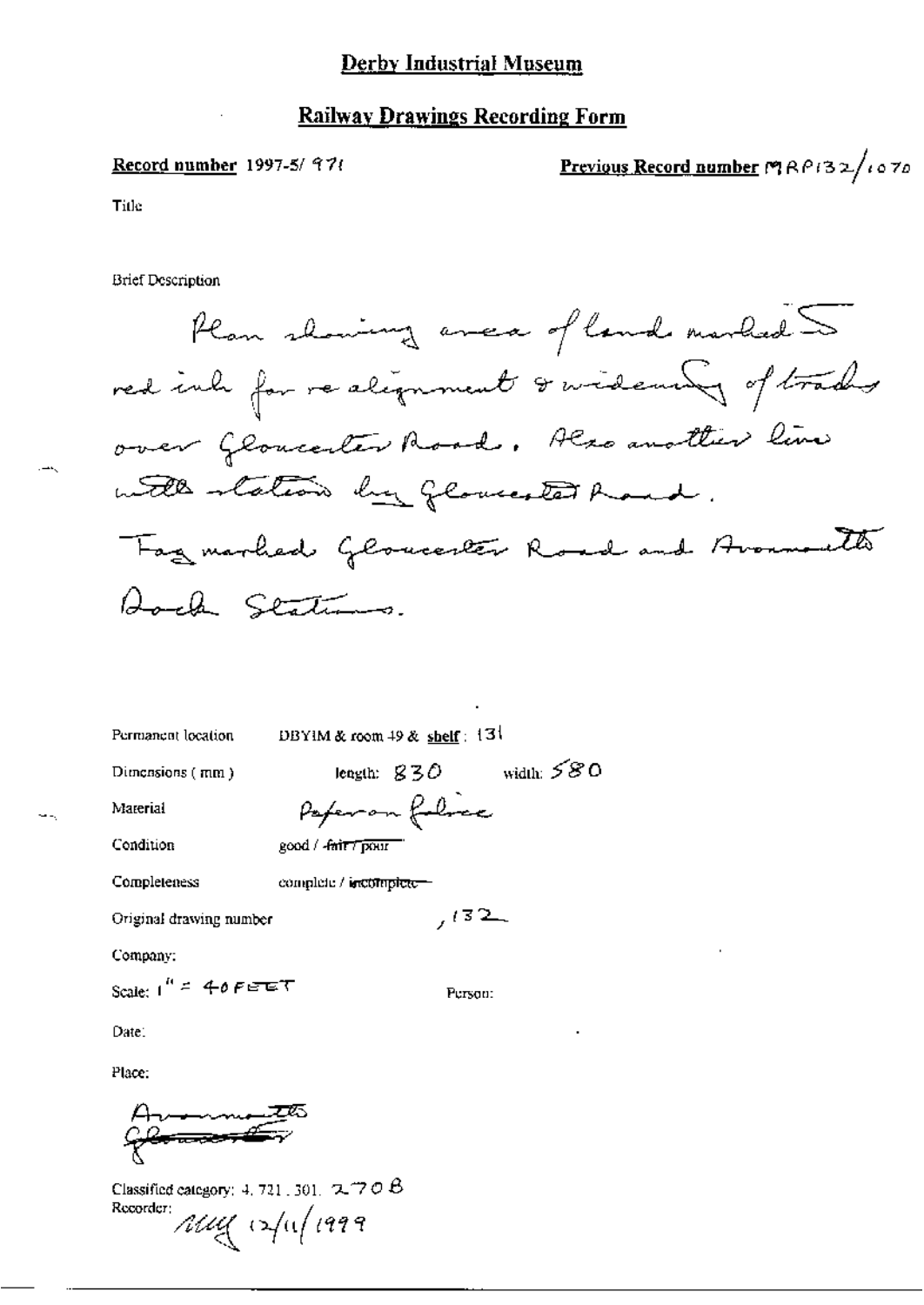#### **Railway Drawings Recording Form**

CATTELL Record number 1971 - 384/422444 Previous Record number  $1021$ 

Title

**Brief Description** 

Plan of doch and associated<br>buildings - 4 wherehouses, lighthanse<br>offices & railway tracks. books to river.

Permanent location DBYIM & room 49 & shelf: 113

Dimensions (mm)

length:  $2370$  width:  $1060$ 

Person:

Track on Raperoufolice

Condition

Completeness

Material

good / fair / peer

complete / incomplete

Original drawing number

Company:

Scale:  $1'' = 50$  FEET

Date:  $1378$ 

Place:

Avonmontto Dock

Classified category: 4, 721, 301, 2, 7 0 B Recorder: UMG 18/1/2002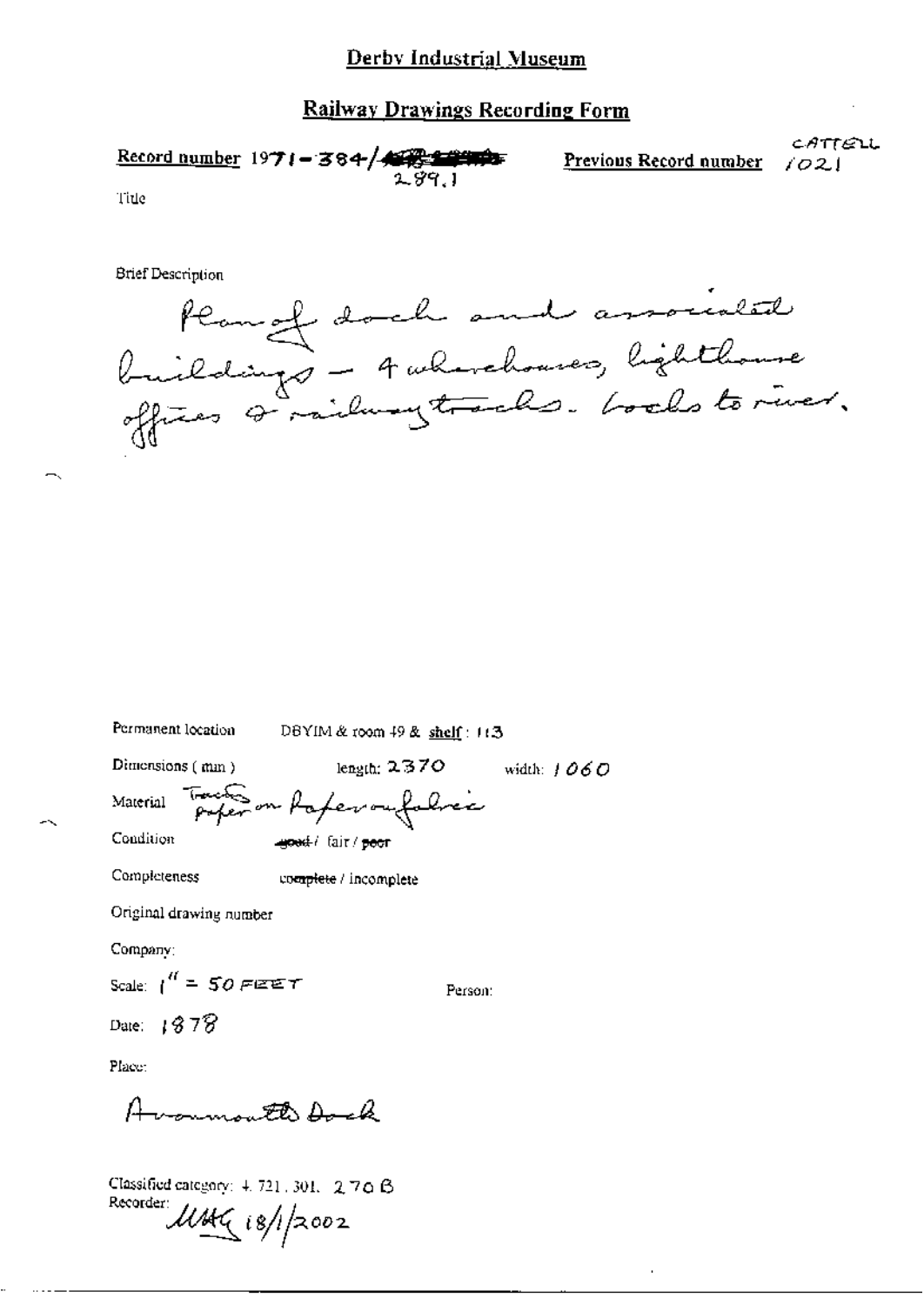$C.A. T T C L \Box$ Record number  $1971 - 384/289$ . Previous Record number 1030

Title

**Brief Description** 

Han of Avon book with all facilities shown of rail, sheds, offices, crames, utilities, Avanuarathosevantaments Rey rate and numáriamiem, GWR sidings, MR sidings, new GWOMR line/Clifton Extension Joint Luce Herming, roads, stations. Profoned new Royal Edward Doch and ρτο.

Permanent location

DBYIM & room  $49$  & shelf :  $113$ 

length:  $540$ 

Dimensions  $(mn)$ 

width:  $945$ 

Material

Paper

Condition

Completeness

complete / incomplete

good / fair+pour

Original drawing number

Company:

Scale:  $\frac{N}{N} = 1076$  PEE T

Date:  $24$  Aforail 1903

Place:

mmounth

Classified category:  $4, 721, 301, 2, 70.8$ Recorder: 1111 21/12/2001

Re to little by Person: Robert Shook & Hammond 2/3 Totaill St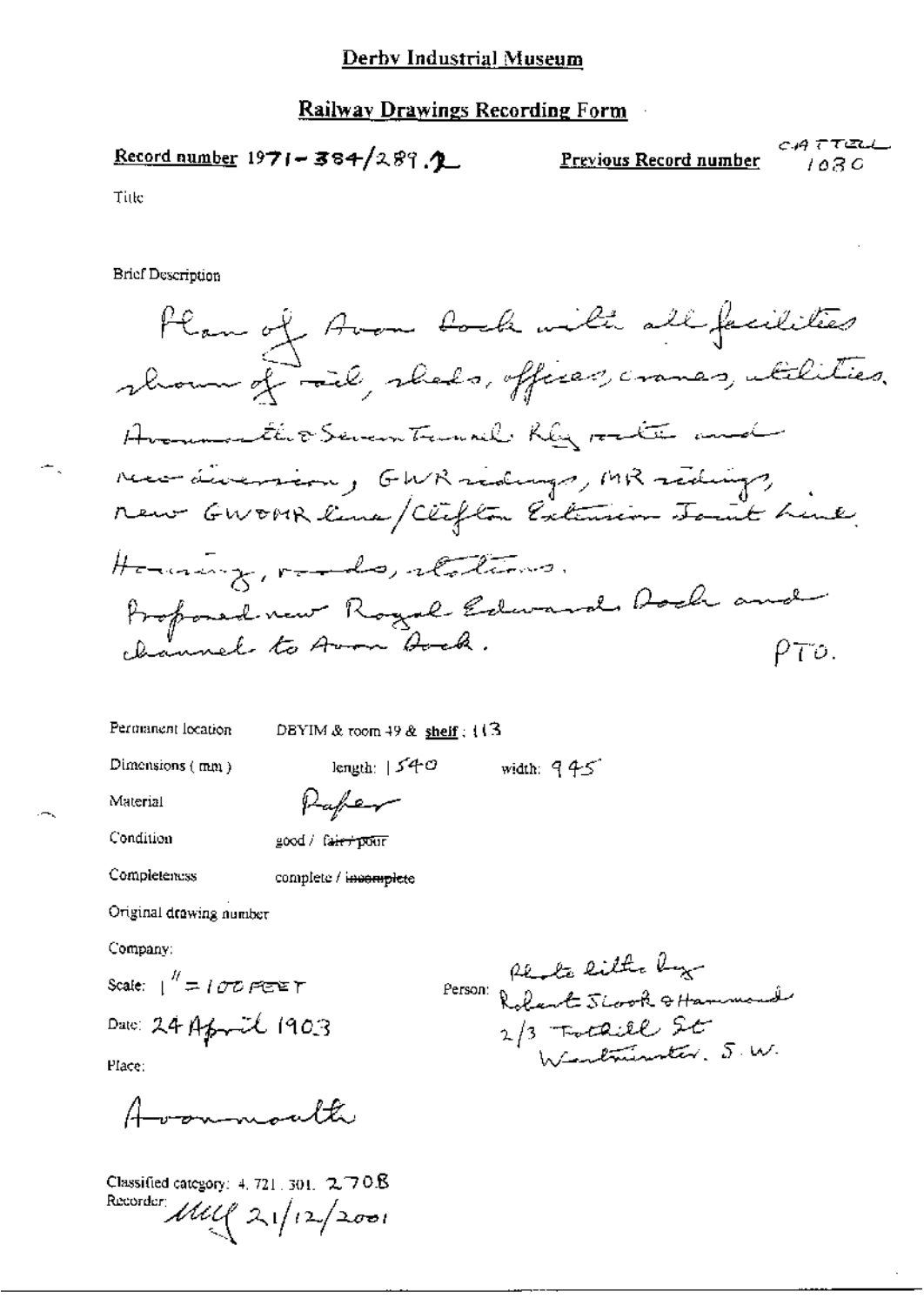#### Railway Drawings Recording Form

Record number  $1971 - 384/289.3$ 

Previous Record number

CATTELL 1038

Title

ж.

PORT OF BRISTOL, - AVONMOUTH DOCKS

**Brief Description** 

Plan of all docks, milinarys, roads, buildings, River Avan via Swork Channel zoins hiver Severn at dacks entrance channah. Smallposa hulk moored to RAND.

Permanent location DBYIM & room 49 & shelf . 113

Dimensions (mm)

length:  $/670$ width:  $S90^\circ$ 

Material

Completeness

Condition

**good** / Fair / poor lawn

complete / incomplete-

Paper

Original drawing number

Company:

Scale:  $1^{H}$  = 200 FEET

Person LAUARS & CU LITH  $B$ ROAD STREET  $BR(STOL$ 

Date:

Place:

Build<br>Armoural

Classified category: 4, 721, 301, 270 B Recorder  $1112225/12002$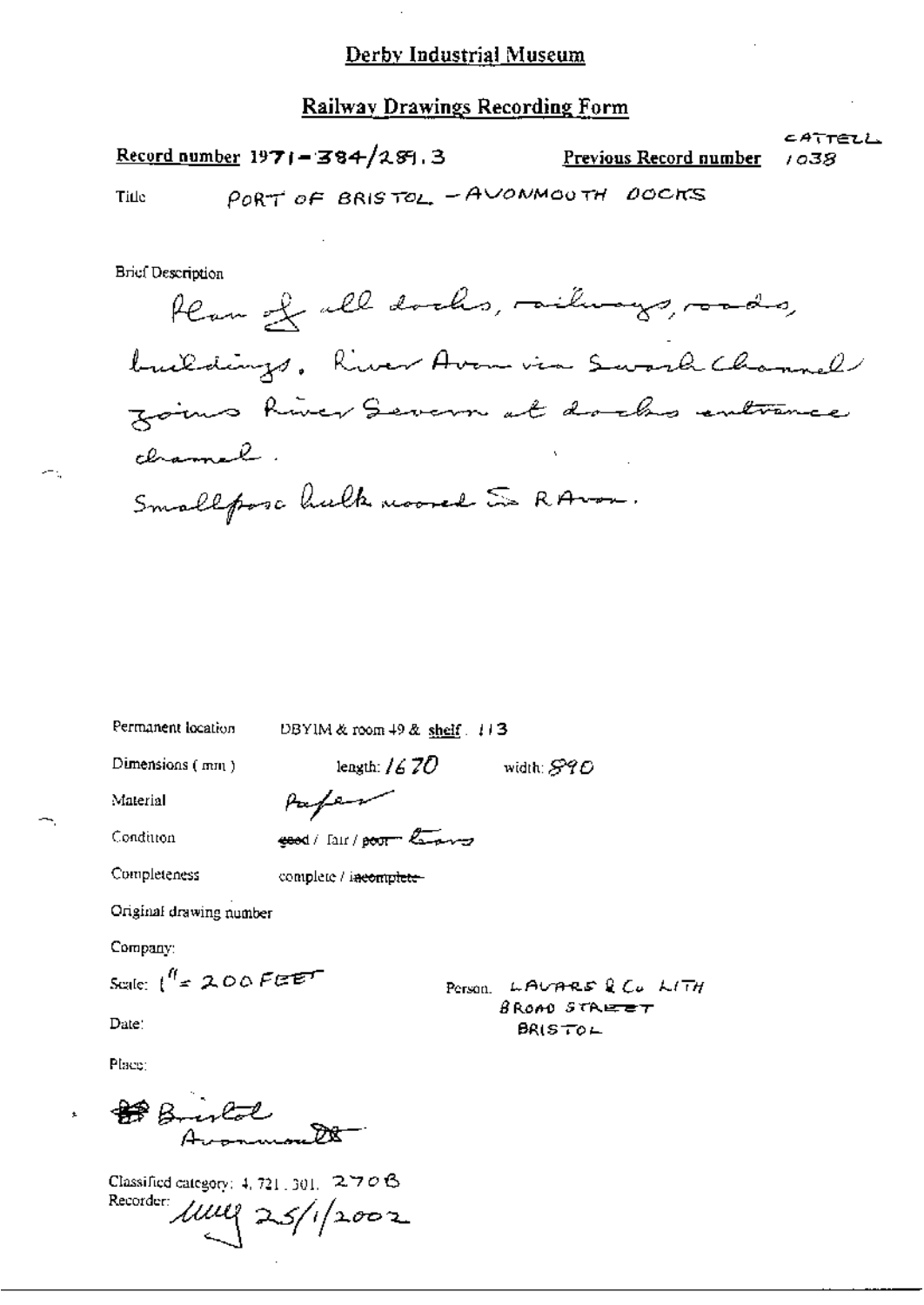Record number  $1971 - 384/418$ ,  $1 - .5$ 

<u>Previous Record number</u>

CATTELL  $1332$ 

Title

**Brief Description** 

Plan of mingle line from Avonmouth Dock Station towards Stirchampton.<br>showing tracks, huildings, rands, Arommoutto Asah (part) with grain warehouses.

 $P$   $\tau$ ס

Permanent location DBYIM & room 49 & shelf . j j 6 Dimensions (mm) length:  $(760)$ width:  $\nabla f \mathcal{O}$ Pefer Material Condition geodr fair / poer complete / incomplete complete Completeness Original drawing number 743 Company: Scale:  $\int_0^L = \int \mathcal{L} H A/N$ Person: Date: Place: Avonomia <del>Par</del> Classified category:  $4.721, 301, 2.70B$ Recorder:  $\mu$ ug 22/11/2002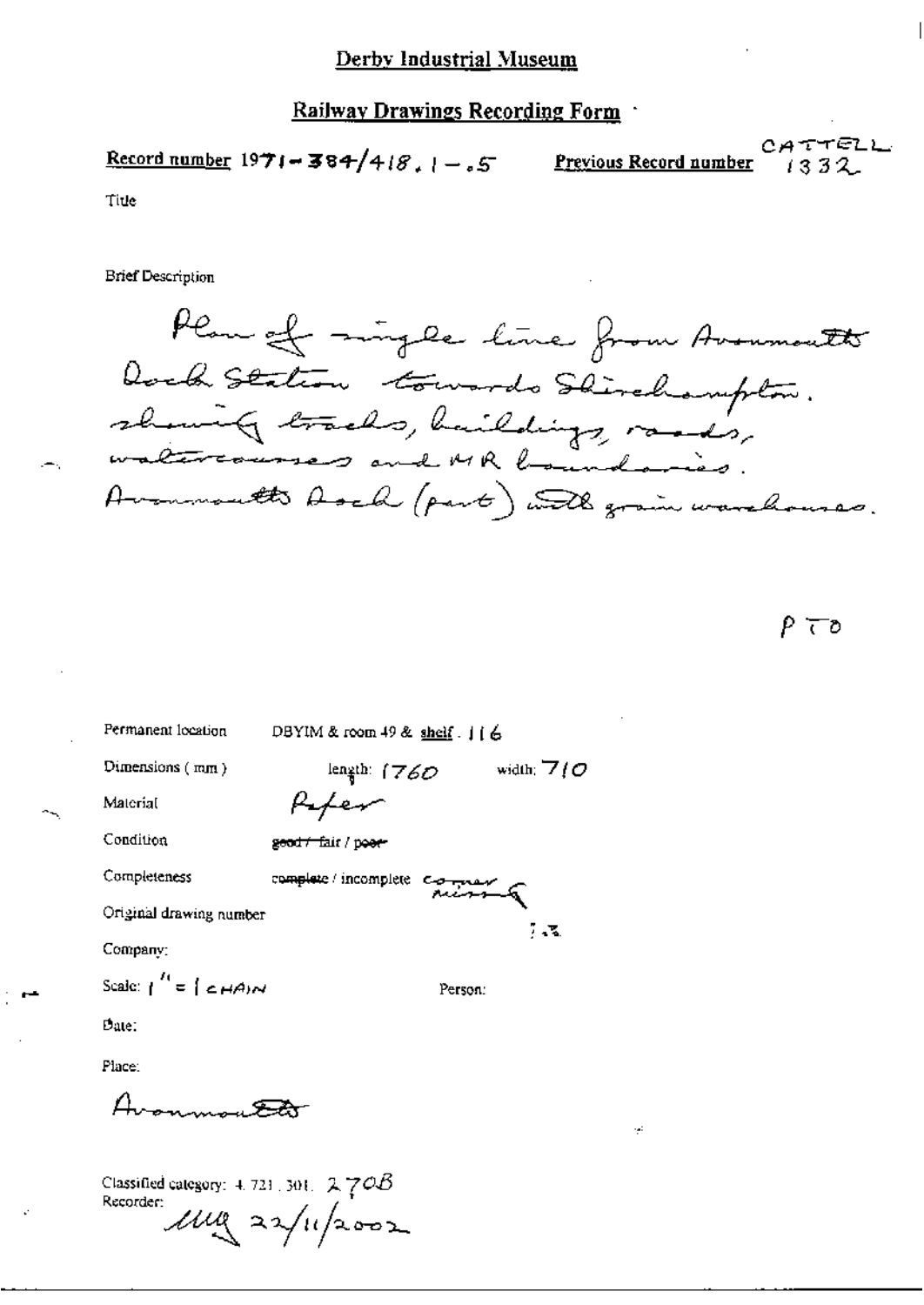- 67 Record number  $1971 - 384/458.1 - 35$ Previous Record number

ŧ

Title

j.

Permanent location

DBYIM & room 49 & shelf : // 7

2000/<del>sur/poor</del> fritto

Dimensions (mm)

lengia:  $1740$  width:  $710$ 

Person:

..,

Condition

Material

Completeness

complete / incomplete

Pake

Original drawing number

Company:

Scale:  $\int_{0}^{R}$   $=$   $\int_{0}^{R}$   $=$   $\int_{0}^{R}$   $\approx$   $\frac{1}{2}$   $\int_{0}^{R}$ 

Date:

Place:

 $\sim$   $\sim$ 

Avonmouth Roads

Classified category: 4, 721, 301, 2, 70.3 Recorder:  $1044 - 31/12003$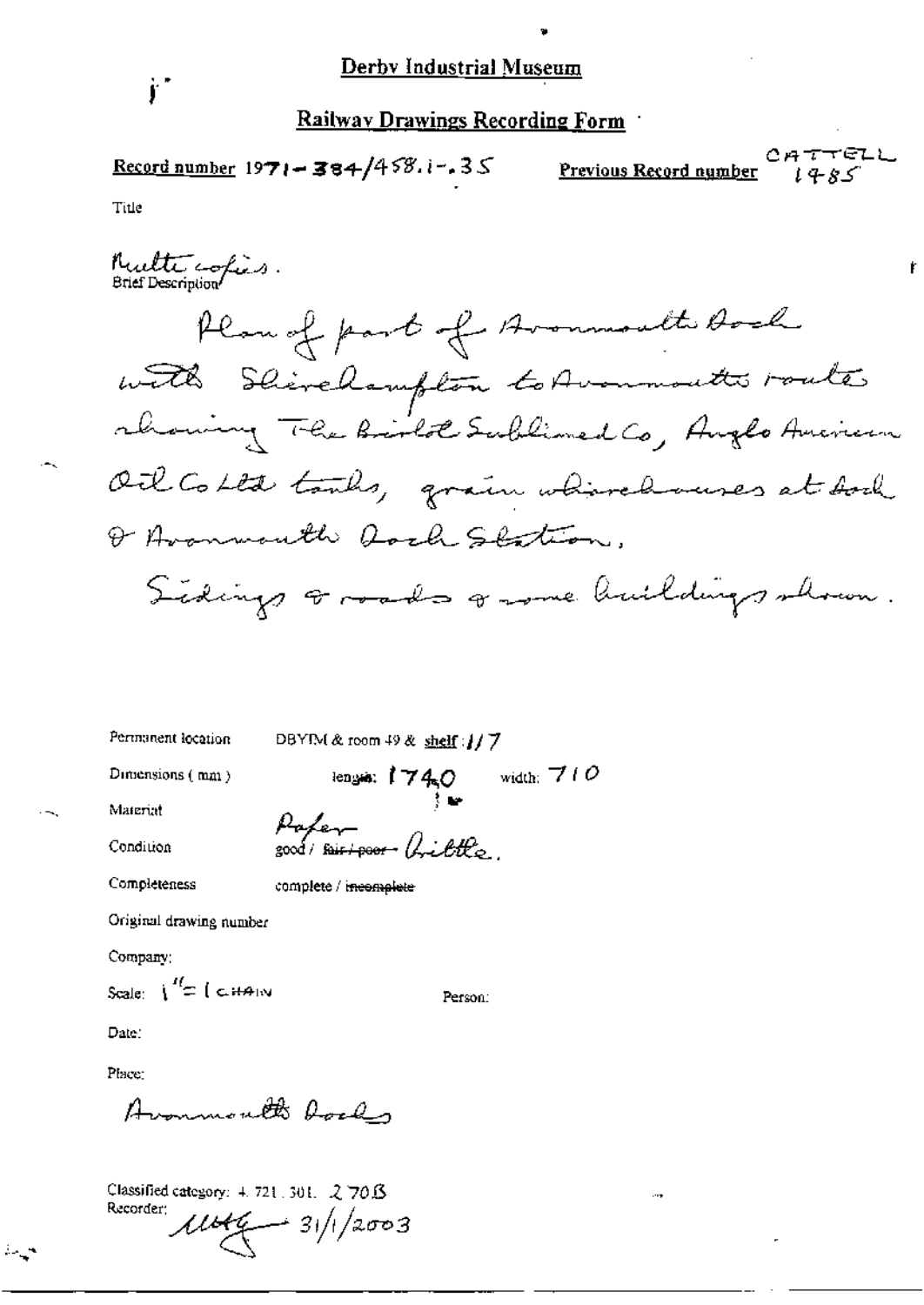### Railway Drawings Recording Form

Record number 1971 = 384/325.1

CATTELL Previous Record number  $1321$ 

÷

Title

$$
A \cup \partial N \land \partial U \not\sqcap H
$$

**Brief Description** 

Permanent location

DBYIM & room 49 & shelf:  $114-$ 

Dimensions  $(mn)$ 

length:  $12.6C$  width:  $655$ Poper on filosof

Material

Condition

good / fair / poor-

Completeness complete / incomplete.

Original drawing number

Company:

Scale:  $1^{n}$  = 20 P CET. PLAN<br> $1^{n}$  = 4 P CET. SECTIONS Person: Date:  $\frac{1}{2}$   $\frac{1}{2}$   $\frac{1}{2}$   $\frac{1}{2}$   $\frac{1}{2}$   $\frac{1}{2}$ 

Place:

Avannauto

Classified category: 4, 721, 301, 2, 70 B Recorder  $\frac{1}{2}$  22/3/2002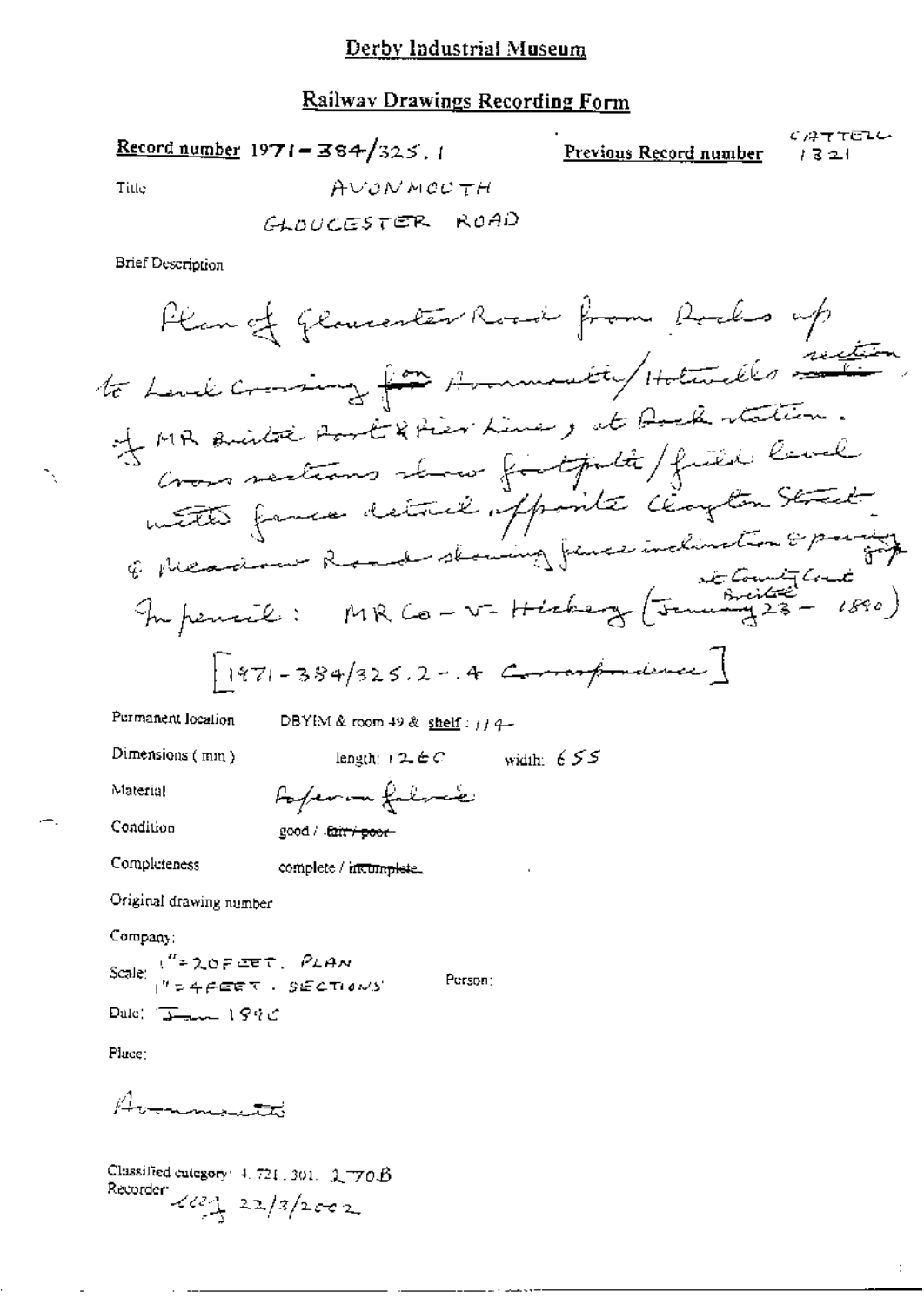#### **Railway Drawings Recording Form**

CATTELL Record number  $1971 - 384 / 325.2 - 4$ Previous Record number 1321 Title

**Brief Description** Three letters from Beaks & Co, Birmingham MR soliciting, to PS McCollum Estote Agency. 1) Read, 1890. Request for animal showing details of procurate, forces anythe & parement graps and for photographs. 2) Jan 5, 1891. Flumb you for copy of plus [1974-384/32) 3) 19 January 1891. Arranged from plan draughtenen to teent Court on Jan 23,

| Permanent location                                                             | DBYIM & room 49 & shelf: $\blacktriangleright$ $\blacktriangleright$ $\mathcal{O}$ 291 $\blacktriangleright$ $\mathcal{O}$ and $\mathcal{S}$ $\mathcal{B}$ $\mathcal{S}$ i $\mathcal{O}$ |  |  |
|--------------------------------------------------------------------------------|------------------------------------------------------------------------------------------------------------------------------------------------------------------------------------------|--|--|
| Dimensions (mm)                                                                | length: $255$ width: $205$                                                                                                                                                               |  |  |
| Material                                                                       | ستسهدن كمريهم                                                                                                                                                                            |  |  |
| Condition                                                                      | good / fair / poor                                                                                                                                                                       |  |  |
| Completeness                                                                   | complete / incomplete                                                                                                                                                                    |  |  |
| Original drawing number                                                        |                                                                                                                                                                                          |  |  |
| Company: Belevin & Lie                                                         |                                                                                                                                                                                          |  |  |
| Scale:                                                                         | Person:                                                                                                                                                                                  |  |  |
| Date:                                                                          |                                                                                                                                                                                          |  |  |
| Place:                                                                         |                                                                                                                                                                                          |  |  |
| bin common the                                                                 |                                                                                                                                                                                          |  |  |
| Classified category: $4-721$ , 301, 2, 70 $\beta$<br>Recorder:<br>1001/22/3/xc |                                                                                                                                                                                          |  |  |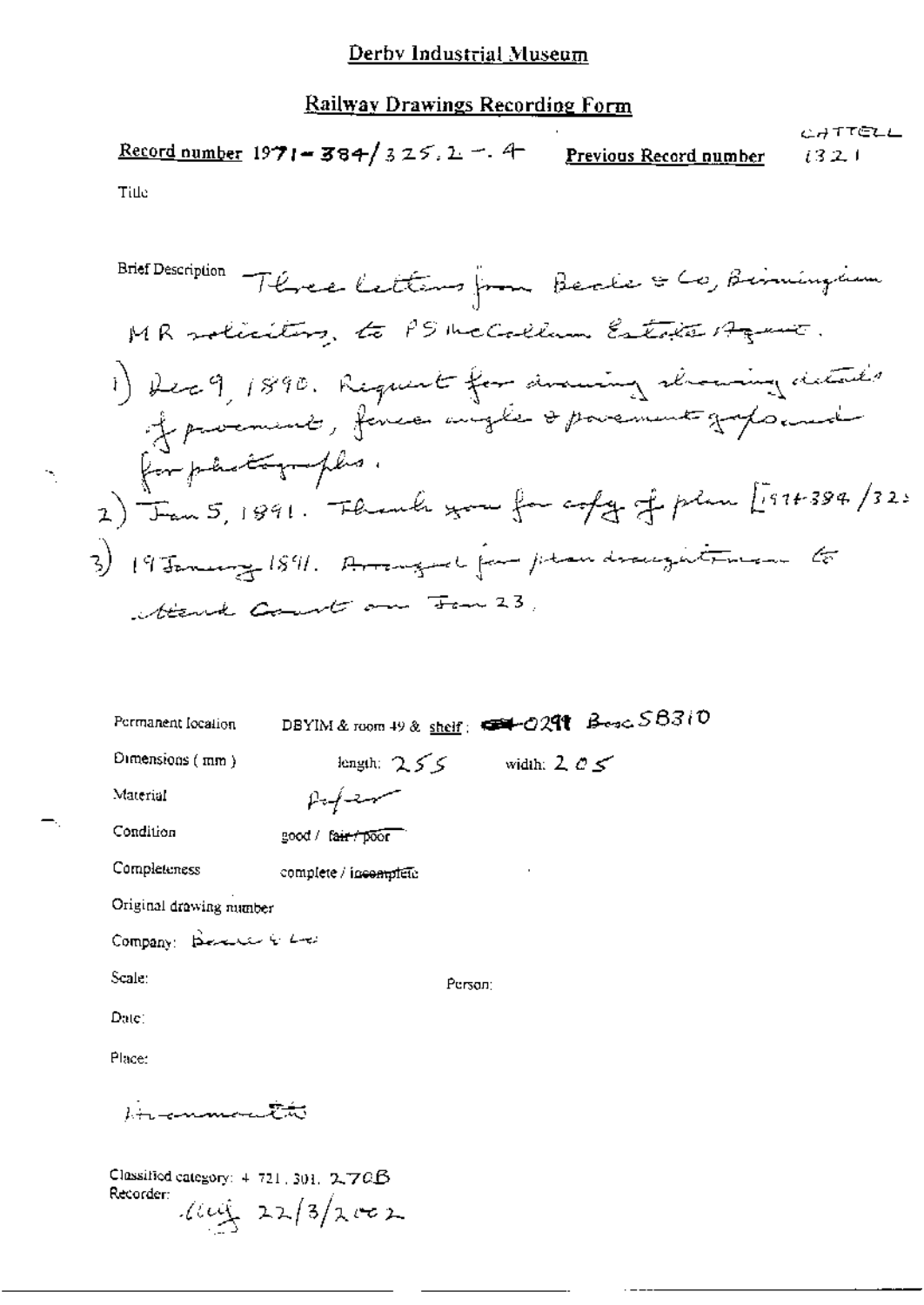CATTELL Record number  $1971 - 384/326.7 - 3$ Previous Record number  $1322$ 

Title

÷

**Brief Description** 

Permanent location

DBYIM & room 49 & shelf:  $i$  (4-

Person:

Dimensions (mm)

length:  $\{ \text{if } C \}$  width:  $\forall$   $\}$ 

Material

Parkier gend / fair / peor-

Condition

Completeness complete / incomplete

Original drawing namber

Company

Scale:  $\begin{bmatrix} u' = l \ c \end{bmatrix}$ 

Date:

Place:

Hvormantti Archy

Classified category, 4, 721, 301, 2, 70 B Recorder  $\frac{1}{2}$  22/3/2002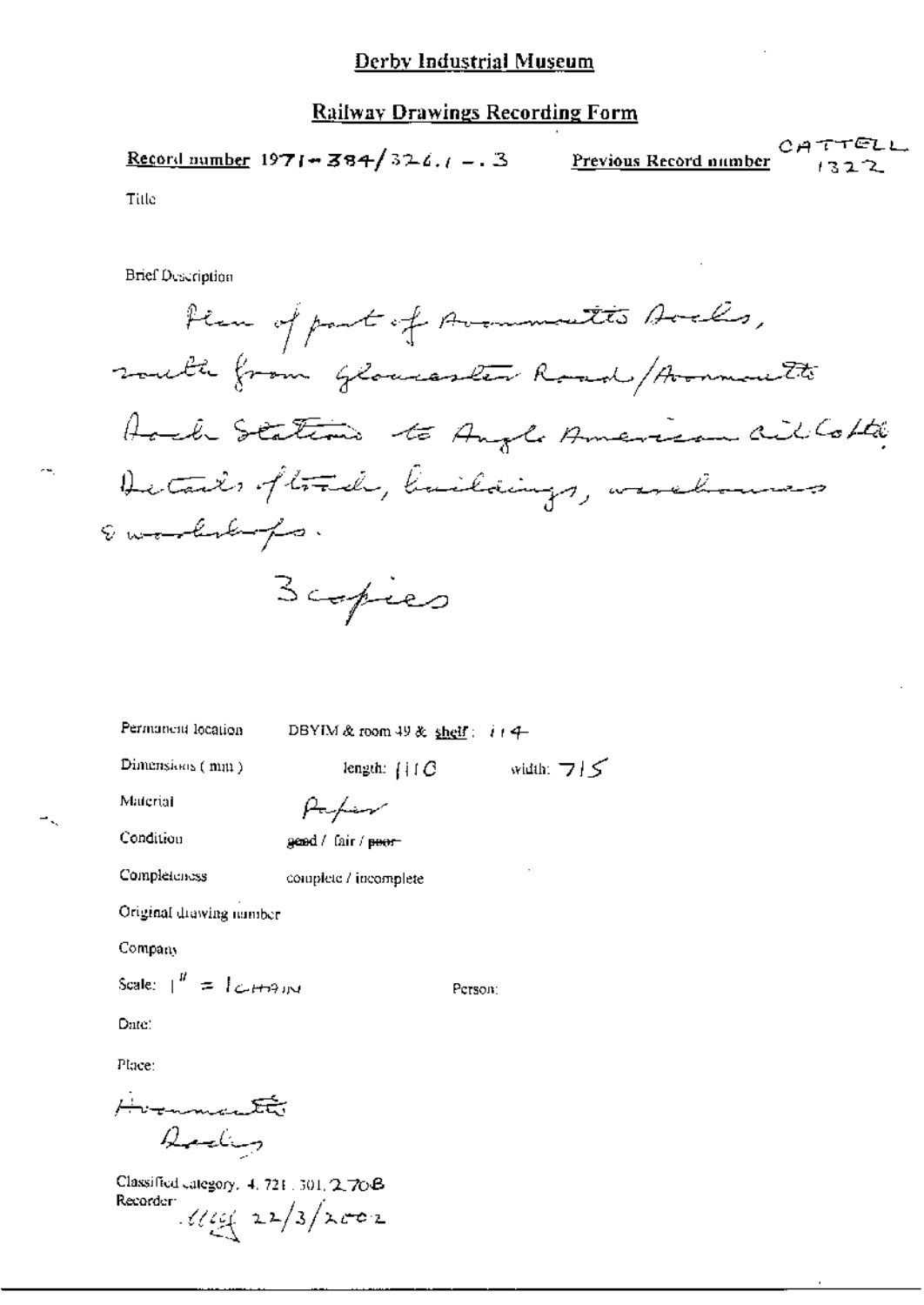Title

**Brief Description** 



length:  $47.5$  width:  $71C$ Dimensions (mm) Aufer Material Condition good / fair / poor Completeness complete / incomplete Original drawing number Company. Scale:  $\int' = \int \mathcal{L} \leftrightarrow \rightarrow \rightarrow \rightarrow \rightarrow \rightarrow \rightarrow$ Person:

DBYIM & room 49 & shelf:  $114$ 

Permanent location

Date:

Place:

Avannoutti Arction

Classified category: 4-721, 301, 2.70 Å Recorder  $\log$  22/3/2002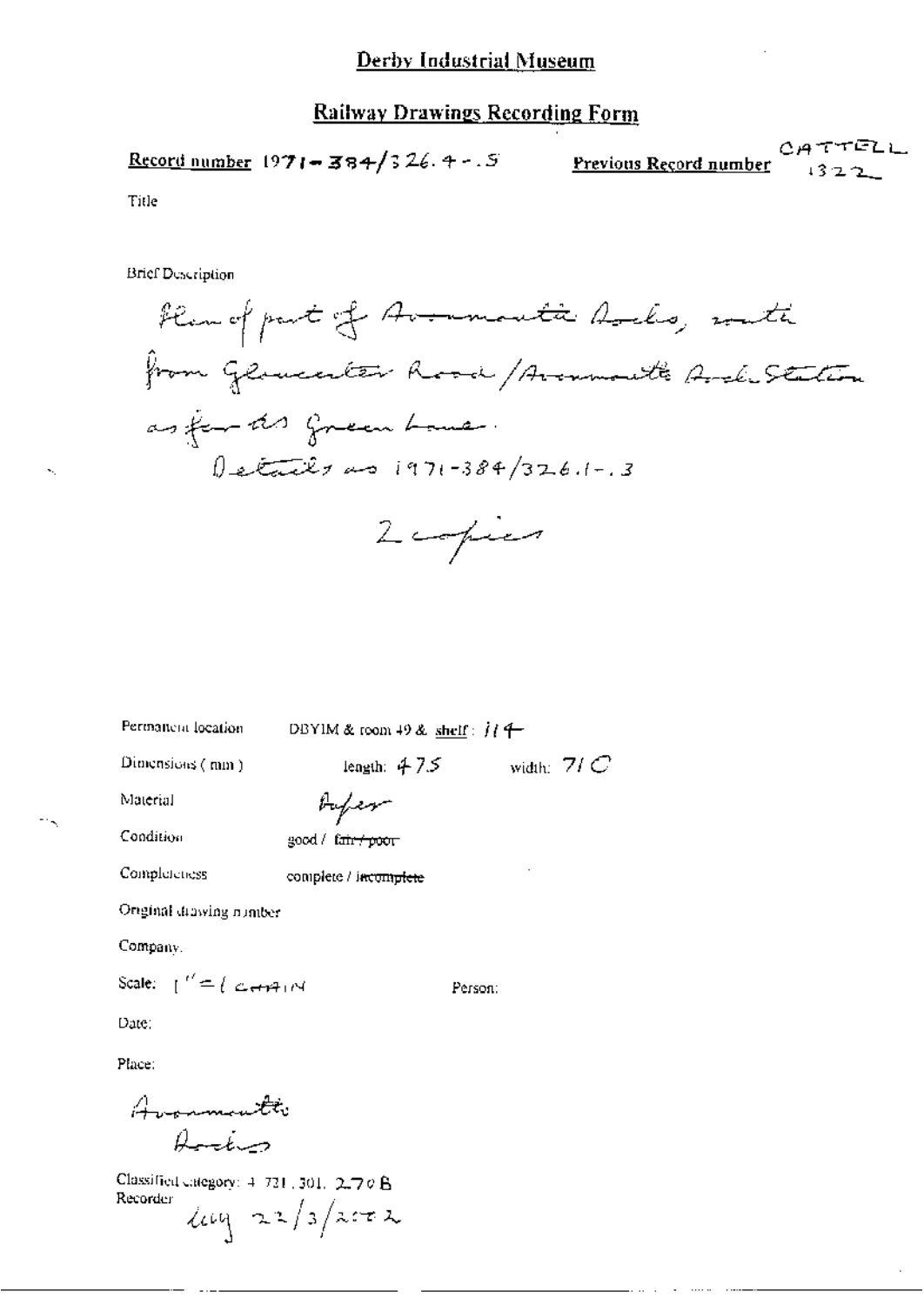Record number  $1971 - 384/326.6 - 7$ 

Previous Record number

CATTELL

Title

**Brief Description** 

Hem of part of Amonmouth Back Branch near Skinskampton. Plan of track, road, landdings, watercourses, Siding off to The Birth Sullimed Lead to. 2 copies

Permanent location

DBYIM & room 49 & shelf:  $115$ 

Dimensions (mm)

length:  $580$  width:  $710$ 

Material

Condition

Repergood / fair / poor

Completeness complete / incomplete -

Original drawing ramber

Company.

Scale:  $\frac{R}{1} = \int \mathcal{L} \cdot d\mathbf{r}$ 

Person:

Date:

Place:

American Samuelus

Classified category: 4, 721, 301, 270B Recorder:  $\sqrt{16}$   $22/3$   $2002$